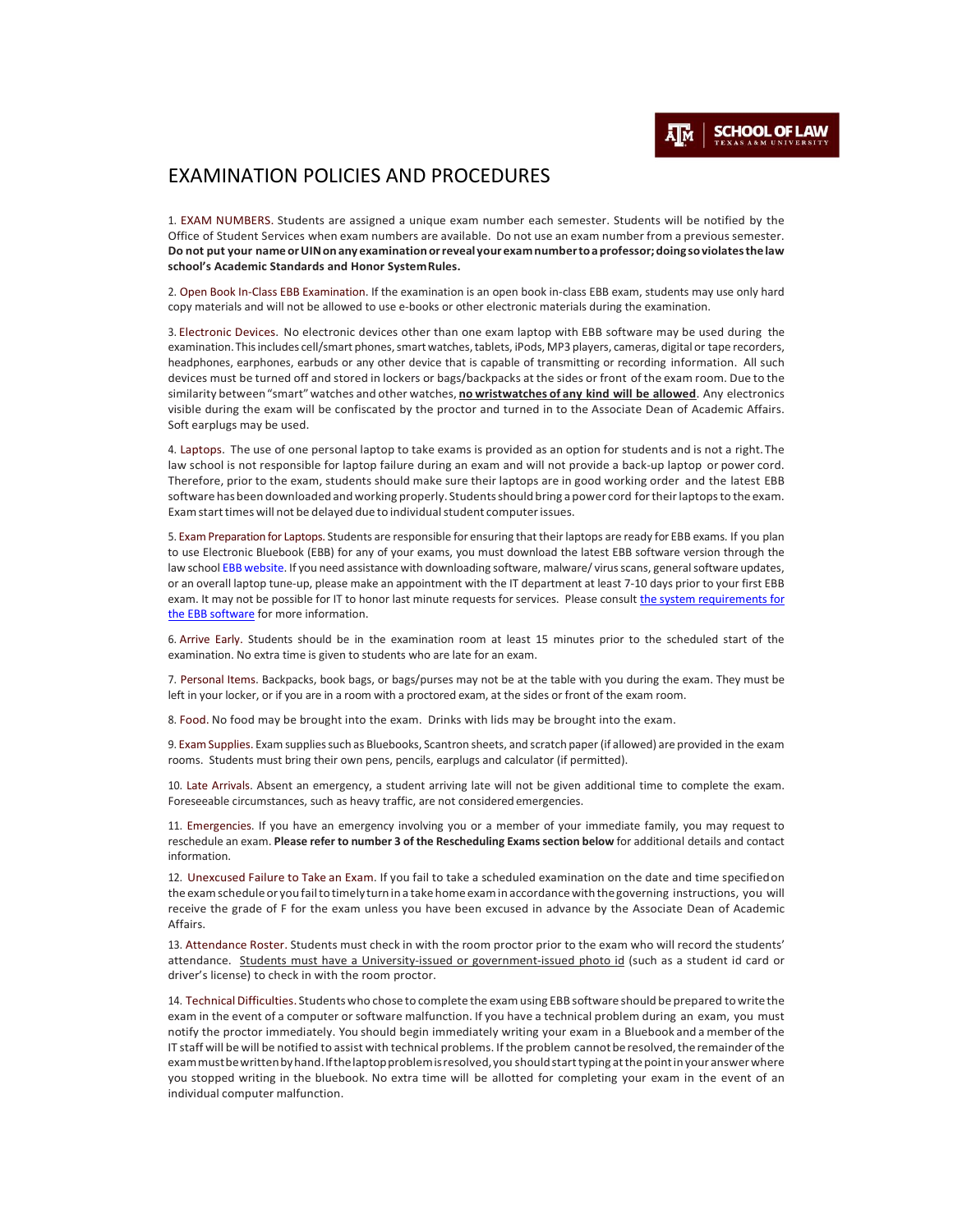15. Leaving the Exam Room. Once you have received your exam packet, you may not leave the exam room exceptto use the restroom or in case of emergency. If you leave the room, you cannot remove anything from the room and you will not be compensated with extra time. If you leave the room during the exam, you must notify the proctor who will sign you in and out. Only one student may leave the room at a time to use the restroom.

16. End of Exam.When time has been called, you muststop writing/typing your answer, even if you are in the middle of a sentence. Failure to stop writing when time is called can result in grade penalties and a possible Honor Code investigation.

17. Returning Exam Materials. It is the student's responsibility to make sure that all testing materials are turned in to the proctor at the end of the exam. Professors may impose penalties (e.g., a failing grade or grade reduction) for any exam or portion of an exam that is taken out of the exam room. At the end of the exam, place all exam materials (examination, scratch paper, Bluebooks, and Scantron sheet), whether used or unused, in your examination envelope. In closed book exams, you may not leave the room with any paper that was on your desk.

18. The Honor System. Students are expected to follow the law school's Honor Code and Honor System Rules during the examination and grading periods. Failure to report a violation of the Honor Code and Honor System Rules is itself a violation of the rules.

19. Post-Examination Discussions. Students who have taken an examination may not convey information about a particular examination to a student who has yet to take the examination. Students have an obligation to determine whether another student has taken the examination before discussing the contents of a particular examination. Similarly, students who have not taken an examination may not receive or solicit information aboutthe examination froma student who has already takenit.Thisrule applies notonly to oral conversations but also to written discussions, including those in electronic form or on social media, e.g., Facebook. Such communications or electronic postings are subject to disciplinary action under the Honor Systems Rules.

20. Anonymity.To preserve anonymity, examinationsshall be identified only by the exam numberissued to each student. **Do not put your name or UIN anywhere on the exam packet, exam materials, or the exam itself.** During the exam and grading periods, do NOT contact your professor either in person, by phone, or by e-mail. Professors do not reschedule examinations and any attempt to contact a faculty member may jeopardize anonymous grading and violate the Honor System Rules. Once a take home exam has been distributed, do not contact the professor with any questions. Finally, once the exam period is over, do not contact the professor with any questions or concerns about the exam until the grades have been posted. Any questions may be directed to the Associate Dean of Academic Affairs (academicaffairs@law.tamu.edu) or the Registrar [\(law-registrar@tamu.edu\)](mailto:law-registrar@tamu.edu).

## ACCOMMODATIONS

Students seeking an exam accommodation must contact the Assistant Dean for Student Affairs and submit an [Exam](http://law.tamu.edu/current-students/student-affairs/accommodations)  [Accommodation Request](http://law.tamu.edu/current-students/student-affairs/accommodations) by the fourth Friday in the fall semester, by the fourth Friday in the spring semester, and at registration for the summer and winter sessions. The law school cannot guarantee that a late request for an exam accommodation will be granted. Please remember that a request for accommodation must be supported by appropriate documentation and must be requested each semester.

## EXAM CONFLICTS

An exam conflict is defined as:

- (1) more than one exam scheduled for the same timeperiod,
- (2) two exams scheduled in consecutive exam periods on the same calendar day, or
- (3) three exams whose start times are scheduled within one 24-hour period.

To reschedule an exam under this rule, the student must submit a[n Exam Reschedule Request Form](https://law.tamu.edu/current-students/registrar-student-services/forms-applications/exam-reschedule-request-form) to the Office of Student Services [\(law-registrar@tamu.edu\)](mailto:law-registrar@tamu.edu) by the fourth Friday of the fall semester, by the fourth Friday of the spring semester, by the third Friday of the summer session, or by the second class of the winter session. The exam will be rescheduled for a time as soon after the originally scheduled exam as practicable. The Associate Dean of Academic Affairs determines which exam will be rescheduled and when. Students do not have the option to request rescheduled examdates.

## RESCHEDULING EXAMS

1. Exams will be rescheduled to a time only AFTER the originally scheduled exam, not before. All rescheduled exams must be taken before the end of the final exam period unless there are extenuating circumstances as determined by the Associate Dean of Academic Affairs.

2. Students are expected to be available during the entire examination period. Exams will not be rescheduled for personal convenience, travel, family, or work obligations during the examination period. In the event of inclement weather,